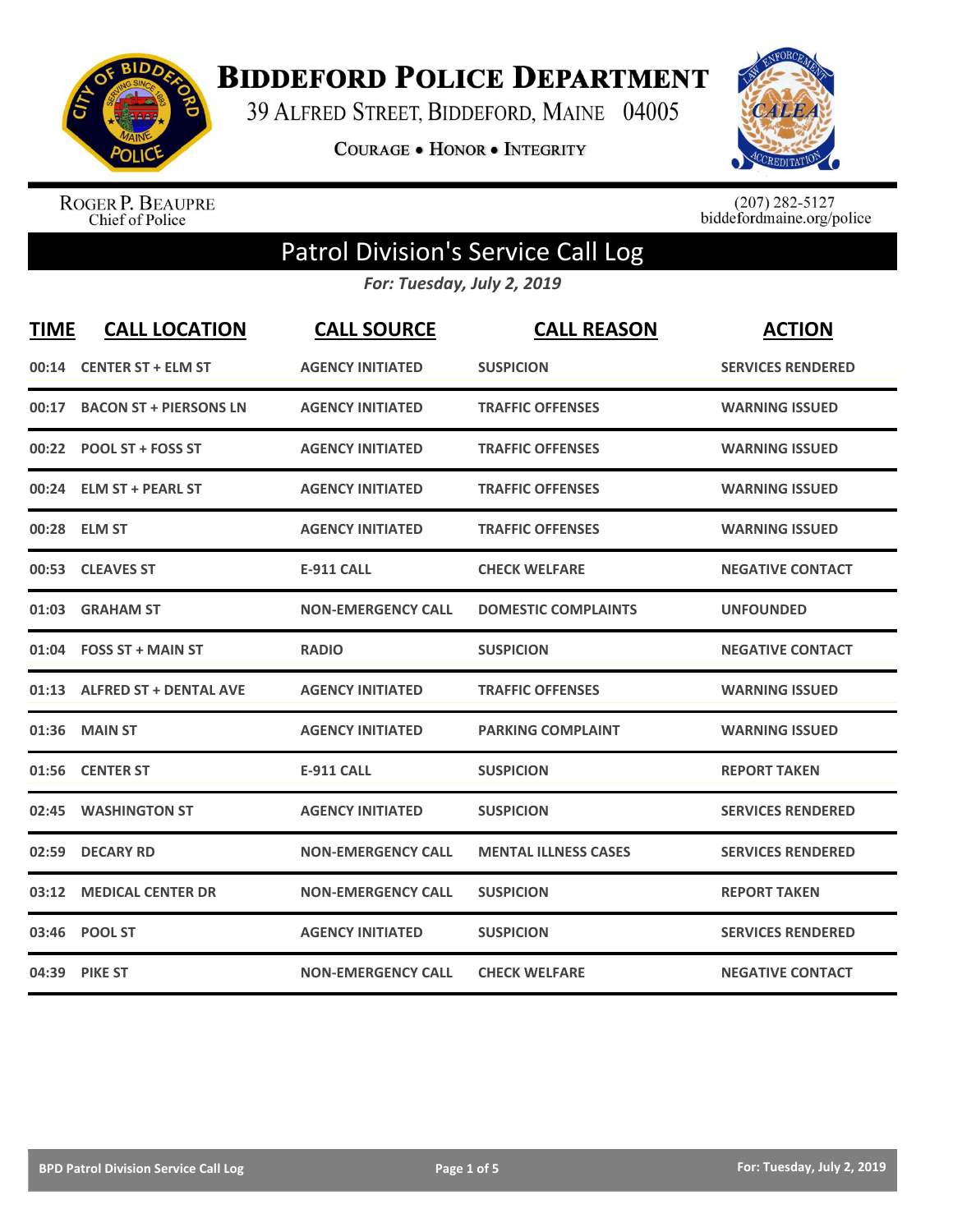## **TIME CALL LOCATION CALL SOURCE CALL REASON ACTION**

| 04:40 | <b>SACO FALLS WAY</b>                                                                                                                                                                 | E-911 CALL                | <b>CRIM THREAT / TERRORIZING</b>                              | <b>REPORT TAKEN</b>          |
|-------|---------------------------------------------------------------------------------------------------------------------------------------------------------------------------------------|---------------------------|---------------------------------------------------------------|------------------------------|
|       |                                                                                                                                                                                       |                           | OFFENDER: EMIL HENRY GIRARD  AGE: 20  RESIDENT OF: HOLLIS, ME |                              |
|       | CHARGE: CRIMINAL THREATENING W/ DANGEROUS WPN<br>CHARGE: POSSESSING FIREARM WHEN PROHIBITED<br>CHARGE: THREATENING DISPLAY OF WEAPON<br><b>CHARGE: VIOLATING CONDITION OF RELEASE</b> |                           |                                                               |                              |
|       | 04:43 WEST ST + WILD ACRES DR                                                                                                                                                         | <b>AGENCY INITIATED</b>   | <b>TRAFFIC OFFENSES</b>                                       | <b>WARNING ISSUED</b>        |
|       | 06:36 MILE STRETCH RD                                                                                                                                                                 | <b>NON-EMERGENCY CALL</b> | <b>SHELLFISH VIOLATION</b>                                    | <b>NEGATIVE CONTACT</b>      |
|       | 06:45 CROSS ST                                                                                                                                                                        | <b>NON-EMERGENCY CALL</b> | <b>PARKING COMPLAINT</b>                                      | <b>PARKING TICKET ISSUED</b> |
|       | 07:22 POOL ST                                                                                                                                                                         | <b>AGENCY INITIATED</b>   | <b>TRAFFIC OFFENSES</b>                                       | <b>WARNING ISSUED</b>        |
|       | 07:37 GUINEA RD                                                                                                                                                                       | <b>AGENCY INITIATED</b>   | <b>TRAFFIC OFFENSES</b>                                       | <b>WARNING ISSUED</b>        |
|       | 08:32 GUINEA RD                                                                                                                                                                       | <b>AGENCY INITIATED</b>   | <b>TRAFFIC OFFENSES</b>                                       | <b>VSAC ISSUED</b>           |
|       | 08:33 POOL ST + FOSS ST                                                                                                                                                               | <b>AGENCY INITIATED</b>   | <b>TRAFFIC OFFENSES</b>                                       | <b>WARNING ISSUED</b>        |
|       | 08:52 BIRCH ST                                                                                                                                                                        | <b>NON-EMERGENCY CALL</b> | <b>SUSPICION</b>                                              | <b>SERVICES RENDERED</b>     |
|       | 09:04 MAIN ST                                                                                                                                                                         | <b>NON-EMERGENCY CALL</b> | <b>WARRANT ARREST</b>                                         | <b>NEGATIVE CONTACT</b>      |
|       | 09:24 WEST ST + CAPE VIEW DR                                                                                                                                                          | <b>AGENCY INITIATED</b>   | <b>TRAFFIC OFFENSES</b>                                       | <b>WARNING ISSUED</b>        |
|       | 09:37 ANDREWS RD                                                                                                                                                                      | <b>E-911 CALL</b>         | 911 MISUSE                                                    | <b>NO ACTION REQUIRED</b>    |
|       | 09:57 ALFRED ST                                                                                                                                                                       | <b>WALK-IN AT STATION</b> | <b>CAR SEAT DETAIL</b>                                        | <b>SERVICES RENDERED</b>     |
|       | 10:00 POOL ST                                                                                                                                                                         | <b>AGENCY INITIATED</b>   | <b>TRAFFIC OFFENSES</b>                                       | <b>VSAC ISSUED</b>           |
|       | 10:20 WEST ST                                                                                                                                                                         | <b>AGENCY INITIATED</b>   | <b>ANIMAL COMPLAINT</b>                                       | <b>SERVICES RENDERED</b>     |
|       | 10:22 POOL ST                                                                                                                                                                         | <b>AGENCY INITIATED</b>   | <b>TRAFFIC OFFENSES</b>                                       | <b>WARNING ISSUED</b>        |
|       | 10:32 POOL ST                                                                                                                                                                         | <b>AGENCY INITIATED</b>   | <b>TRAFFIC OFFENSES</b>                                       | <b>WARNING ISSUED</b>        |
|       | 10:33 POOL ST + KRISTEL LN                                                                                                                                                            | <b>E-911 CALL</b>         | 911 MISUSE                                                    | <b>NEGATIVE CONTACT</b>      |
|       | 10:37 SOUTH ST                                                                                                                                                                        | <b>WALK-IN AT STATION</b> | <b>ESCORTS / RELAYS</b>                                       | <b>SERVICES RENDERED</b>     |
|       | 10:40 WEST CUTTS ST                                                                                                                                                                   | <b>AGENCY INITIATED</b>   | ANIMAL COMPLAINT                                              | <b>WARNING ISSUED</b>        |
|       | 10:52 POOL ST                                                                                                                                                                         | <b>AGENCY INITIATED</b>   | <b>TRAFFIC OFFENSES</b>                                       | <b>VSAC ISSUED</b>           |
|       | 11:02 SACO FALLS WAY                                                                                                                                                                  | <b>NON-EMERGENCY CALL</b> | <b>PARKING COMPLAINT</b>                                      | <b>GONE ON ARRIVAL</b>       |
|       | 11:06 BARRA RD                                                                                                                                                                        | <b>E-911 CALL</b>         | 911 MISUSE                                                    | <b>NO ACTION REQUIRED</b>    |
| 11:24 | <b>SACO FALLS WAY</b>                                                                                                                                                                 | <b>AGENCY INITIATED</b>   | <b>CHECK WELFARE</b>                                          | <b>NO ACTION REQUIRED</b>    |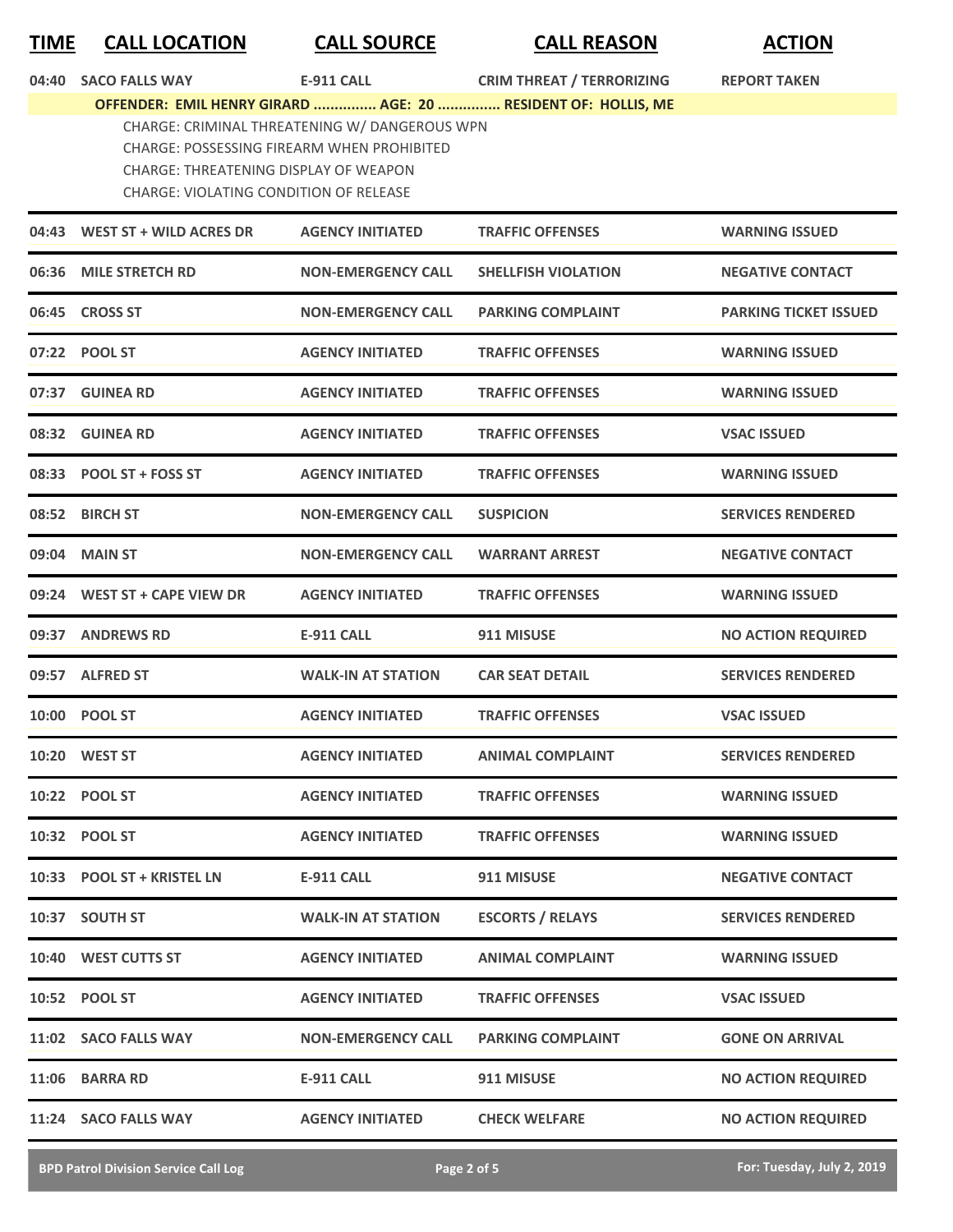| <b>TIME</b> | <b>CALL LOCATION</b>                                   | <b>CALL SOURCE</b>        | <b>CALL REASON</b>          | <b>ACTION</b>                |
|-------------|--------------------------------------------------------|---------------------------|-----------------------------|------------------------------|
|             | 11:26 POOL ST                                          | <b>AGENCY INITIATED</b>   | <b>TRAFFIC OFFENSES</b>     | <b>WARNING ISSUED</b>        |
|             | 11:29 CLEAVES ST                                       | <b>E-911 CALL</b>         | 911 MISUSE                  | <b>WARNING ISSUED</b>        |
|             | 11:35 ALFRED ST                                        | E-911 CALL                | 911 MISUSE                  | <b>SERVICES RENDERED</b>     |
|             | 11:42 GEORGETOWN DR + WEST ST                          | <b>AGENCY INITIATED</b>   | <b>TRAFFIC OFFENSES</b>     | <b>WARNING ISSUED</b>        |
|             | 11:49 RAYMOND ST                                       | <b>WALK-IN AT STATION</b> | <b>CIVIL COMPLAINT</b>      | <b>CIVIL COMPLAINT</b>       |
|             | 12:04 CUTTS ST                                         | <b>NON-EMERGENCY CALL</b> | <b>PARKING COMPLAINT</b>    | <b>GONE ON ARRIVAL</b>       |
|             | 12:10 POOL ST                                          | <b>AGENCY INITIATED</b>   | <b>TRAFFIC OFFENSES</b>     | <b>WARNING ISSUED</b>        |
|             | 12:18 POOL ST                                          | <b>AGENCY INITIATED</b>   | <b>ALL OTHER</b>            | <b>REFERRED OTHER AGENCY</b> |
|             | <b>12:24 MAIN ST</b>                                   | <b>NON-EMERGENCY CALL</b> | <b>LIQUOR LAW VIOLATION</b> | <b>REPORT TAKEN</b>          |
|             | 12:24 POOL ST                                          | <b>AGENCY INITIATED</b>   | <b>TRAFFIC OFFENSES</b>     | <b>VSAC ISSUED</b>           |
|             | 12:37 HILLS BEACH RD                                   | <b>AGENCY INITIATED</b>   | <b>TRAFFIC OFFENSES</b>     | <b>WARNING ISSUED</b>        |
|             | 12:54 HIGH ST + POOL ST                                | <b>AGENCY INITIATED</b>   | <b>TRAFFIC OFFENSES</b>     | <b>VSAC ISSUED</b>           |
| 13:36       | <b>MIDDLE ST</b>                                       | <b>E-911 CALL</b>         | 911 MISUSE                  | <b>SERVICES RENDERED</b>     |
| 13:36       | <b>BRADBURY ST</b>                                     | <b>NON-EMERGENCY CALL</b> | <b>ALL OTHER</b>            | <b>NO VIOLATION</b>          |
|             | 13:51 MORIN ST                                         | <b>WALK-IN AT STATION</b> | <b>COMPUTER FRAUD</b>       | <b>REPORT TAKEN</b>          |
|             | 13:57 ALFRED ST                                        | <b>NON-EMERGENCY CALL</b> | <b>CAR SEAT DETAIL</b>      | <b>SERVICES RENDERED</b>     |
|             | 14:00 EDWARDS AVE                                      | <b>E-911 CALL</b>         | 911 MISUSE                  | <b>WARNING ISSUED</b>        |
|             | 14:04 ALFRED ST + BIDDEFORD GATE                       | <b>E-911 CALL</b>         | 911 MISUSE                  | <b>NO ACTION REQUIRED</b>    |
|             | 14:18 ALFRED ST                                        | <b>AGENCY INITIATED</b>   | <b>DISABLED VEHICLE</b>     | <b>SERVICES RENDERED</b>     |
|             | 14:23 HILL ST                                          | <b>AGENCY INITIATED</b>   | <b>TRAFFIC OFFENSES</b>     | <b>VSAC ISSUED</b>           |
|             | 14:26 MAIN ST + ADAMS ST                               | E-911 CALL                | 911 MISUSE                  | <b>NO ACTION REQUIRED</b>    |
|             | 14:35 KING ST                                          | <b>NON-EMERGENCY CALL</b> | <b>ANIMAL COMPLAINT</b>     | <b>NEGATIVE CONTACT</b>      |
|             | 14:35 ALFRED ST                                        | <b>RADIO</b>              | <b>SUSPICION</b>            | <b>SERVICES RENDERED</b>     |
|             | 14:56 MAY ST                                           | <b>NON-EMERGENCY CALL</b> | <b>THEFT</b>                | <b>REPORT TAKEN</b>          |
|             | 15:00 LESTER B ORCUTT BLVD + MILE S NON-EMERGENCY CALL |                           | <b>TRAFFIC DETAIL</b>       | <b>SERVICES RENDERED</b>     |
|             | <b>15:12 WASHINGTON ST</b>                             | <b>E-911 CALL</b>         | <b>DRUNKENNESS</b>          | <b>SERVICES RENDERED</b>     |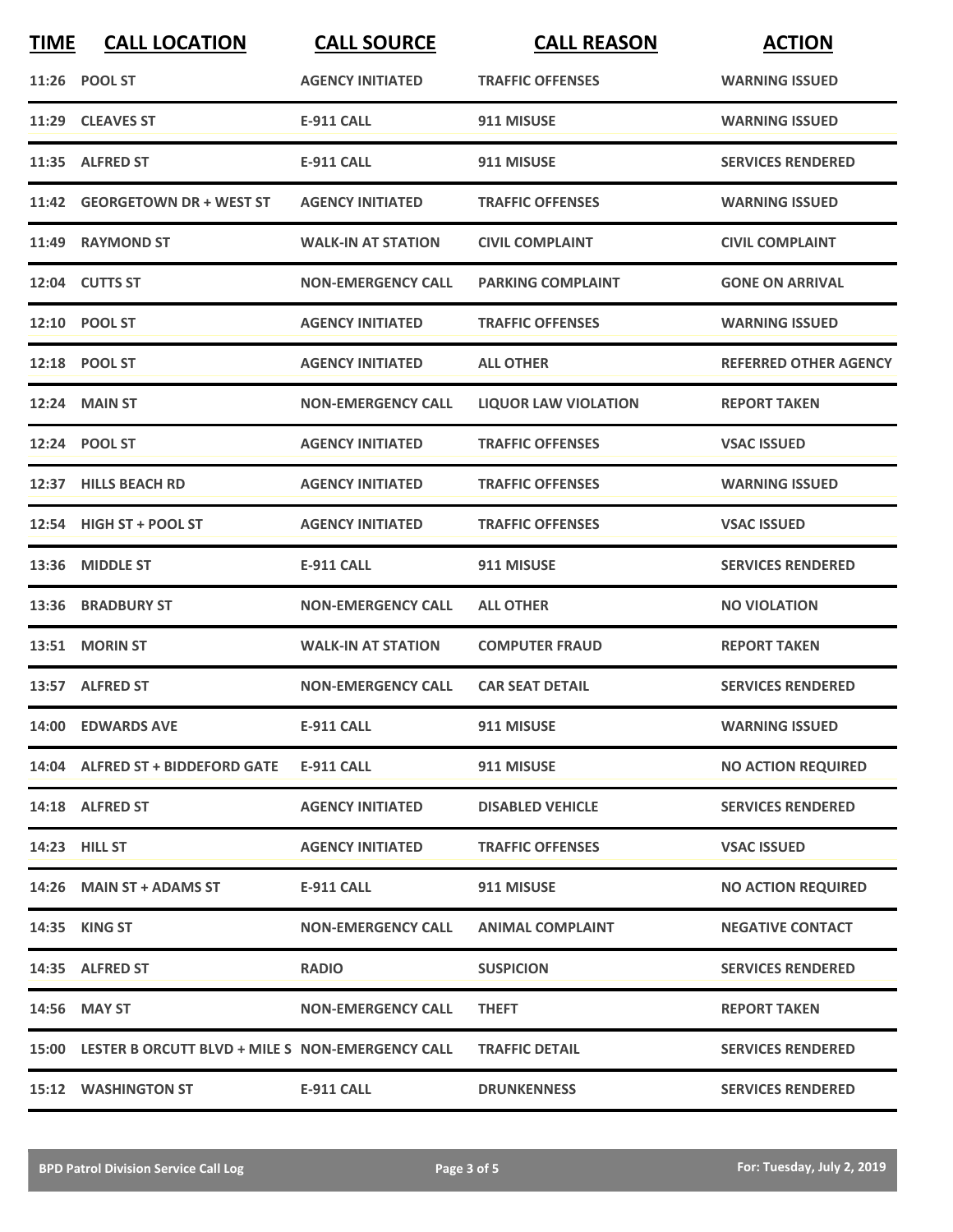| <b>TIME</b> | <b>CALL LOCATION</b>                                | <b>CALL SOURCE</b>        | <b>CALL REASON</b>            | <b>ACTION</b>                |
|-------------|-----------------------------------------------------|---------------------------|-------------------------------|------------------------------|
|             | 15:23 SOUTH ST + ELM ST                             | <b>NON-EMERGENCY CALL</b> | <b>ALL OTHER</b>              | <b>SERVICES RENDERED</b>     |
|             | 15:24 ALFRED ST                                     | <b>NON-EMERGENCY CALL</b> | <b>COURT ORDERED CHECK IN</b> | <b>SERVICES RENDERED</b>     |
|             | 15:37 CLARENDON ST                                  | <b>E-911 CALL</b>         | 911 MISUSE                    | <b>SERVICES RENDERED</b>     |
|             | 15:43 LINCOLN ST                                    | <b>NON-EMERGENCY CALL</b> | <b>ANIMAL COMPLAINT</b>       | <b>SERVICES RENDERED</b>     |
|             | 15:54 ALFRED ST                                     | <b>NON-EMERGENCY CALL</b> | <b>ASSAULT</b>                | <b>TRANSPORT TO HOSPITAL</b> |
|             | 15:58 ALFRED ST                                     | <b>NON-EMERGENCY CALL</b> | <b>ALL OTHER</b>              | <b>SERVICES RENDERED</b>     |
|             | <b>16:01 FRANKLIN ST</b>                            | <b>AGENCY INITIATED</b>   | <b>ALL OTHER</b>              | <b>SERVICES RENDERED</b>     |
| 16:19       | <b>BACON ST</b>                                     | <b>NON-EMERGENCY CALL</b> | <b>PARKING COMPLAINT</b>      | <b>SERVICES RENDERED</b>     |
|             | 16:36 POOL ST                                       | <b>AGENCY INITIATED</b>   | <b>TRAFFIC OFFENSES</b>       | <b>WARNING ISSUED</b>        |
|             | <b>16:59 BOULDER WAY</b>                            | <b>RADIO</b>              | <b>SUSPICION</b>              | <b>UNFOUNDED</b>             |
|             | 17:05 POOL ST + MEETINGHOUSE RD                     | <b>AGENCY INITIATED</b>   | <b>TRAFFIC OFFENSES</b>       | <b>WARNING ISSUED</b>        |
| 17:08       | <b>MEDICAL CENTER DR</b>                            | <b>E-911 CALL</b>         | 911 MISUSE                    | <b>NO ACTION REQUIRED</b>    |
|             | 17:14 ALFRED ST                                     | <b>OTHER</b>              | <b>LIQUOR LAW VIOLATION</b>   | <b>REPORT TAKEN</b>          |
|             | 17:24 FOSS ST                                       | <b>E-911 CALL</b>         | 911 MISUSE                    | <b>SERVICES RENDERED</b>     |
|             | 17:41 CUTTS ST                                      | <b>NON-EMERGENCY CALL</b> | <b>CODES ENFORCEMENT</b>      | <b>SERVICES RENDERED</b>     |
|             | 18:00 GOLDEN AVE                                    | <b>NON-EMERGENCY CALL</b> | <b>PARKING COMPLAINT</b>      | <b>WARNING ISSUED</b>        |
|             | 18:05 WENTWORTH ST                                  | <b>AGENCY INITIATED</b>   | <b>PAPERWORK</b>              | <b>PAPERWORK SERVED</b>      |
|             | <b>18:12 MAIN ST</b>                                | <b>NON-EMERGENCY CALL</b> | <b>JUVENILE OFFENSES</b>      | <b>GONE ON ARRIVAL</b>       |
| 18:19       | <b>MAIN ST</b>                                      | <b>AGENCY INITIATED</b>   | <b>PAPERWORK</b>              | <b>PAPERWORK SERVED</b>      |
|             | 18:40 GRANITE ST + WEST ST                          | <b>AGENCY INITIATED</b>   | <b>TRAFFIC OFFENSES</b>       | <b>VSAC ISSUED</b>           |
|             | 18:44 OLD DOGS LN                                   | <b>E-911 CALL</b>         | <b>DISTURBANCE / NOISE</b>    | <b>FIELD INTERVIEW</b>       |
|             | 18:53 POOL ST                                       | <b>NON-EMERGENCY CALL</b> | <b>DISTURBANCE / NOISE</b>    | <b>GONE ON ARRIVAL</b>       |
|             | 19:22 VINCENT AVE                                   | <b>E-911 CALL</b>         | <b>DISTURBANCE / NOISE</b>    | <b>REPORT TAKEN</b>          |
|             | 19:29 ALFRED ST                                     | <b>WALK-IN AT STATION</b> | <b>PAPERWORK</b>              | <b>NO ACTION REQUIRED</b>    |
|             | 19:37 PRISCILLA AVE                                 | <b>E-911 CALL</b>         | 911 MISUSE                    | <b>NO VIOLATION</b>          |
|             | 20:16 ALFRED ST + MEDICAL CENTER D AGENCY INITIATED |                           | <b>DISABLED VEHICLE</b>       | <b>SERVICES RENDERED</b>     |